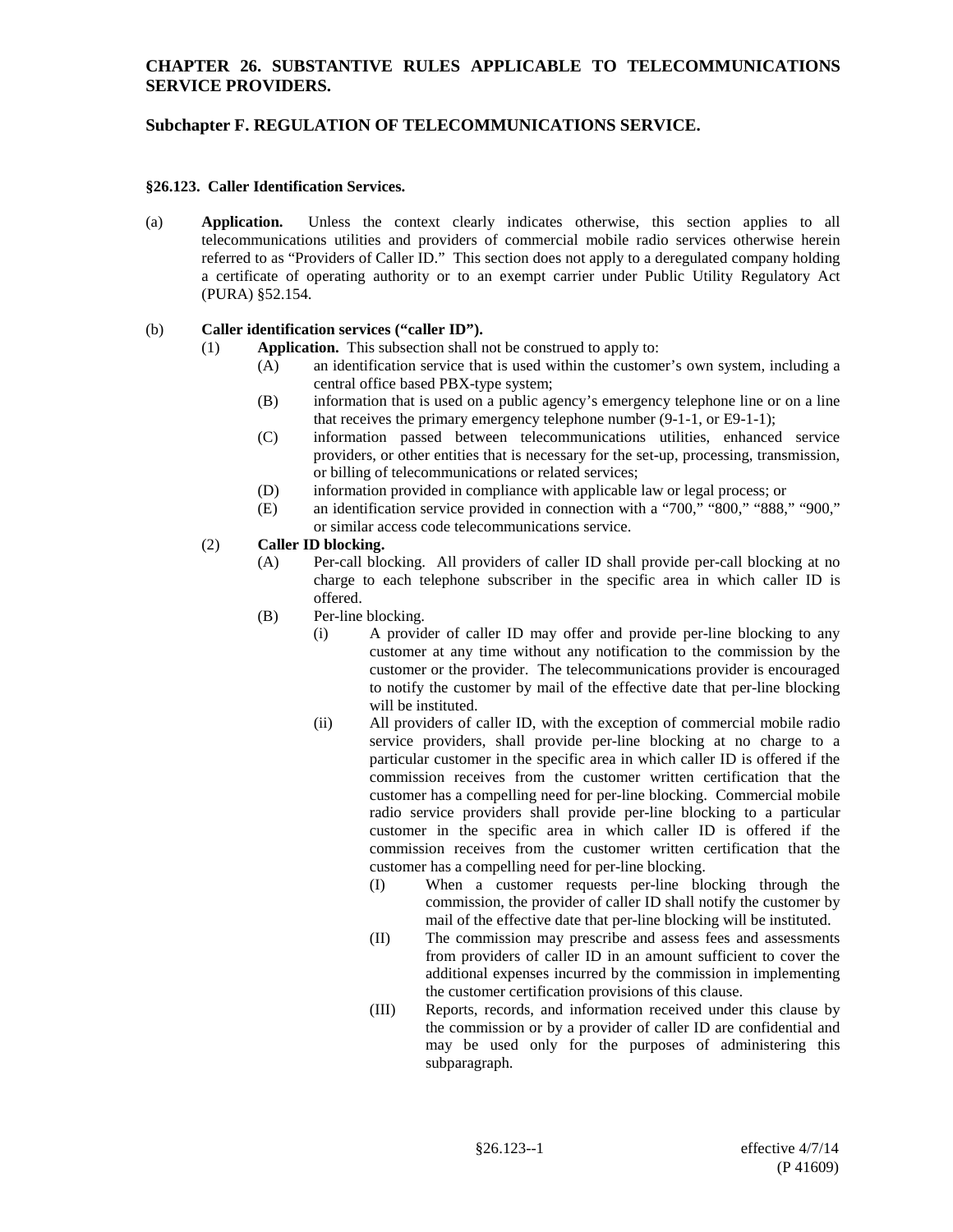### **CHAPTER 26. SUBSTANTIVE RULES APPLICABLE TO TELECOMMUNICATIONS SERVICE PROVIDERS.**

### **Subchapter F. REGULATION OF TELECOMMUNICATIONS SERVICE.**

- (iii) A provider of caller ID may assess a service order charge relating to administrative costs to reinstate per-line blocking on a line, if the customer initially received the per-line block at no charge and then later asked the provider to remove it. The service charge authorized by this clause must be approved by the commission except where the provider of Caller ID is a commercial mobile radio service provider.
- (3) **Blocking failures and provider responsibilities.** When a provider of caller ID service to a customer originating a call becomes aware of a failure to block the delivery of calling party information from a line equipped with per-line blocking or per-call blocking (and the caller had attempted to block the call), it shall report such failure to the Caller ID Consumer Education Panel, the commission, and the affected customer if that customer did not report the failure. The provider shall report such failure to the commission by contacting the commission liaison to the panel. A reasonable effort shall be made to notify the affected customer within 24 hours after the provider becomes aware of such failure.
- (4) **Public policy statement.** A provider of caller ID services shall inform all of its telephone subscribers of how the subscriber can unblock a line equipped with per-line blocking.
- (5) **Caller ID Consumer Education Panel.** The Caller ID Consumer Education Panel shall consist of one person appointed by the Governor, one person appointed by the chair of the commission, after consultation with the Texas Council on Family Violence, and one person appointed by the Public Counsel of the Office of Public Utility Counsel. A commission staff member shall serve as liaison between the panel and the commission.
	- (A) Role of the Caller ID Consumer Education Panel. The panel shall meet at least quarterly to:
		- (i) review the level of effort and effectiveness of consumer education materials;
		- (ii) investigate whether educational materials are distributed in as effective a manner as marketing materials; and
		- (iii) develop recommendations for the commission related to the safe use of caller ID services, promotion and preservation of privacy for both the called and calling customers, and efforts to decrease the likelihood of harm resulting from caller ID services.
	- (B) Reporting. The panel shall file an annual report with the commission detailing its findings and recommendations pursuant to subparagraph (A) of this paragraph. The commission may implement the recommendations of the panel, as well as those of any interested party, to the extent consistent with the public interest.
	- (C) Evaluation of the panel. The commission shall evaluate the panel annually. The evaluation shall be conducted by an evaluation team appointed by the executive director of the commission. The commission liaison, members of the panel, and any other commission employee who works either directly or indirectly with the panel shall not be eligible to serve on the evaluation team. The evaluation team will report to the commission in open meeting each August of its findings regarding:
		- (i) the panel's work;
		- (ii) the panel's usefulness; and
		- (iii) if the panel is reimbursed for its costs by the state, the costs related to the panel's existence, including the cost of agency staff time spent in support of the panel's activities.
	- (D) Duration of the panel. The panel shall disband on September 1, 1999, unless reauthorized by statute.